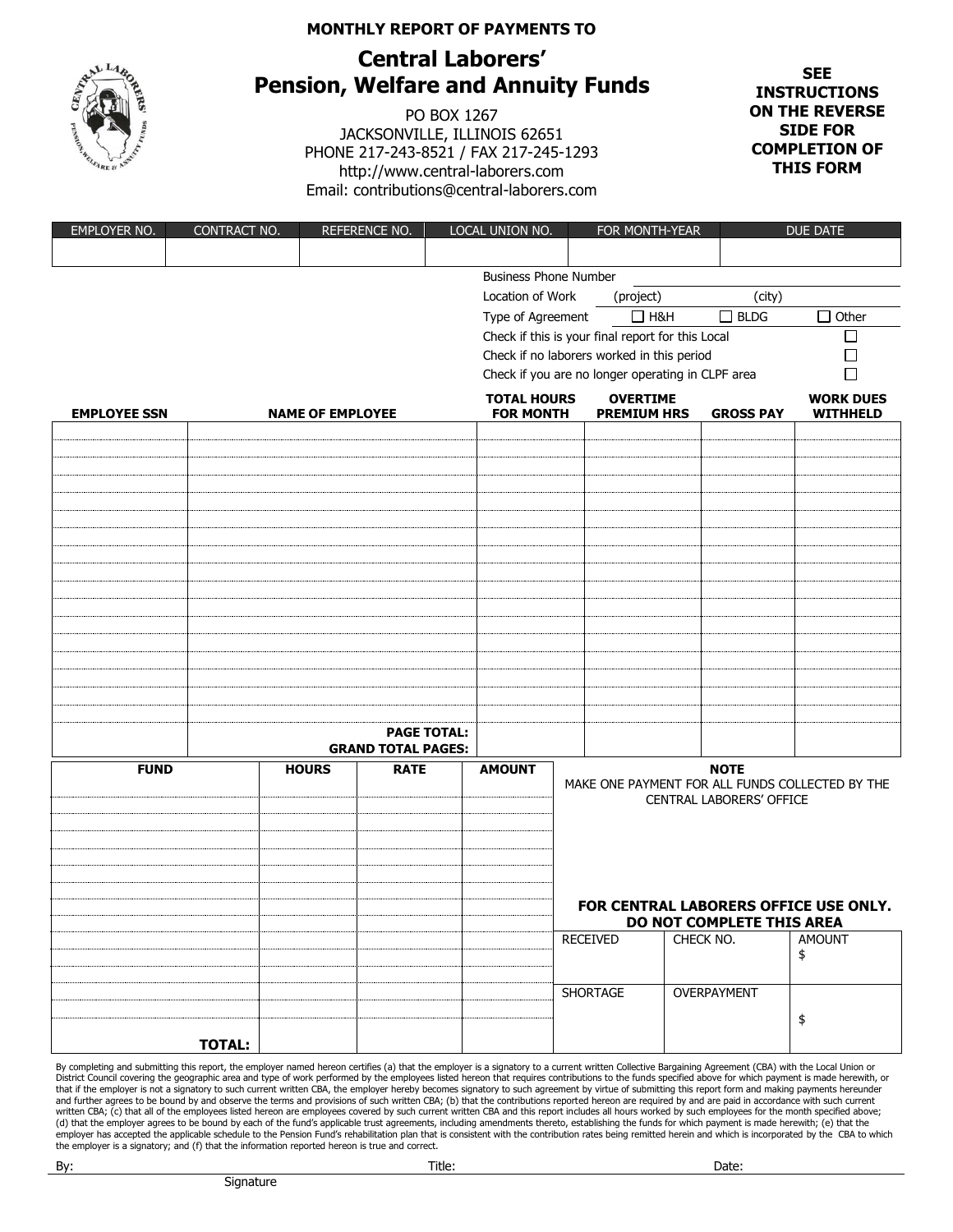#### INSTRUCTIONS FOR COMPLETION OF REPORT FORM

#### **DEMOGRAPHICS:**

- 1) If this is your initial Report Form for a particular Local, please enter the Local Union number where the work was performed, and the month and year of the report. The Fund Office will assign/enter the employer number, contract number and reference number. The due date is the  $15<sup>th</sup>$  of the month following the month in which the work was performed (report month).
- 2) Please enter your business phone number, the geographic location of the work (city, county, project name), and the type of agreement (BLDG, H&H, etc.). If no laborers and/or other reportable employees were employed during the report period, please check the box 'No Laborers Working This Month'. If you are finished working in this particular Local, please, please check the box marked 'Final Report', and the Fund Office will stop sending you reports for this local. It is your responsibility to notify the Fund Office for each local in which you are working. CLPF jurisdiction includes all counties in Illinois except Boone, Cook, DuPage, Grundy, Kane, Kendall, Lake, McHenry and Will, and excludes the jurisdictions of Laborers' Locals 231, 100 and 397 which have their own plans, but includes Scott, IA.
- 3) If this is your initial report, please enter the social security numbers and names of the employees for whom you are reporting contributions. For new employees, please provide the name, mailing address and date of birth. Subsequent report forms will be preprinted with the names of the employees you previously reported. It is your responsibility to indicate any corrections and/or additions thereto.
- 4) With regard to COBRA compliance: In the event that any of the employees listed were laid off during the reporting period, please enter the layoff date to the right of the employee's name.

**FXAMPLE** 

EMPLOYEE SSN NAME OF EMPLOYEE 111-11-1111 John Doe (Layoff Date 8/20/04)

#### **CALCULATION OF HOURS:**

5) Please enter the total hours subject to the payment of contributions, including straight and overtime hours, in the column headed "Total Hours for Month". If this Report Form includes Welfare Premium and / or Annuity Premium contribution rates (see Rate Box) and your employees have worked overtime hours, you should enter the premium portion of the overtime hours in the column headed "Overtime Premium Hours". For each overtime hour to be reported at time and one half, the overtime premium portion is one half hour. For each overtime hour to be reported at double time, the overtime premium portion is one hour. Please refer to the following example for purposes of calculating the "Total Hours for Month" and "Overtime Premium Hours".

|                       | <b>FXAMPIF</b> |                            |
|-----------------------|----------------|----------------------------|
| TOTAL HOURS FOR MONTH |                | OVERTIME PREMIUM HOURS     |
| 8 @ Straight Time     |                | 0 Overtime Premium Hours   |
| 1 @ Time and One Half |                | 1/2 Overtime Premium Hours |
| 1 @ Double Time       |                | 1 Overtime Premium Hours   |
| 10                    |                | $1\frac{1}{2}$             |

Using this example, the Report Form would be completed as follows:

 $10$  1  $1/2$ 

TOTAL HOURS FOR MONTH 10<br>10<br>11/2

If the applicable Collective Bargaining Agreement / Union Contract does not require premium rates for overtime hours, or if the employees did not work any overtime hours, do not enter any information in the column headed "Overtime Premium Hours".

Please refer to your Collective Bargaining Agreement, Union Contract, or contact the Fund Office if you have any questions regarding the reporting of overtime hours / contributions.

6) Please enter the "Gross Pay" and "Work Dues Withheld" for the reporting period in the appropriate column.

#### **CALCULATION / PAYMENT OF CONTRIBUTIONS:**

- 7) Please calculate the column totals and transfer the same to the appropriate section of the Rate Column, which is located in the lower left corner of the Report Form.
- 8) Please sign and date the Report Form in the designated area.

#### **SPECIAL NOTES:**

- 1) All contributions are due by the  $15<sup>th</sup>$  of the month following in which the work was performed. All late reports will be subject to the assessment of Liquidated Damages.
- 2) The Fund Office may not accept contributions from and on behalf of anyone who is a "contributing employer". Accordingly, an individual cannot report contributions on behalf of himself / herself if said individual is an owner of a sole proprietorship and / or a partner in a partnership. An officer and / or stockholder (having direct or indirect controlling interest) of a corporation may be eligible to participate as a non-bargained employee. Such participation on behalf of a non-bargained employee must be pursuant to a separate participation agreement with the Funds and you may contact the Fund Office to obtain the applicable information.
- 3) As per the Fund Office Refund Policy, certain overpaid contributions are refundable to the employer. Notify the Fund Office in writing as to any / all overpaid contributions. Be sure to enclose documentation supporting your position. You will be notified as to whether your request has been approved / denied and the manner by which payment will be made. Do not use overpaid contributions as a credit to your future Report Forms without prior Fund Office authorization to do so.

4) Thank you for your cooperation!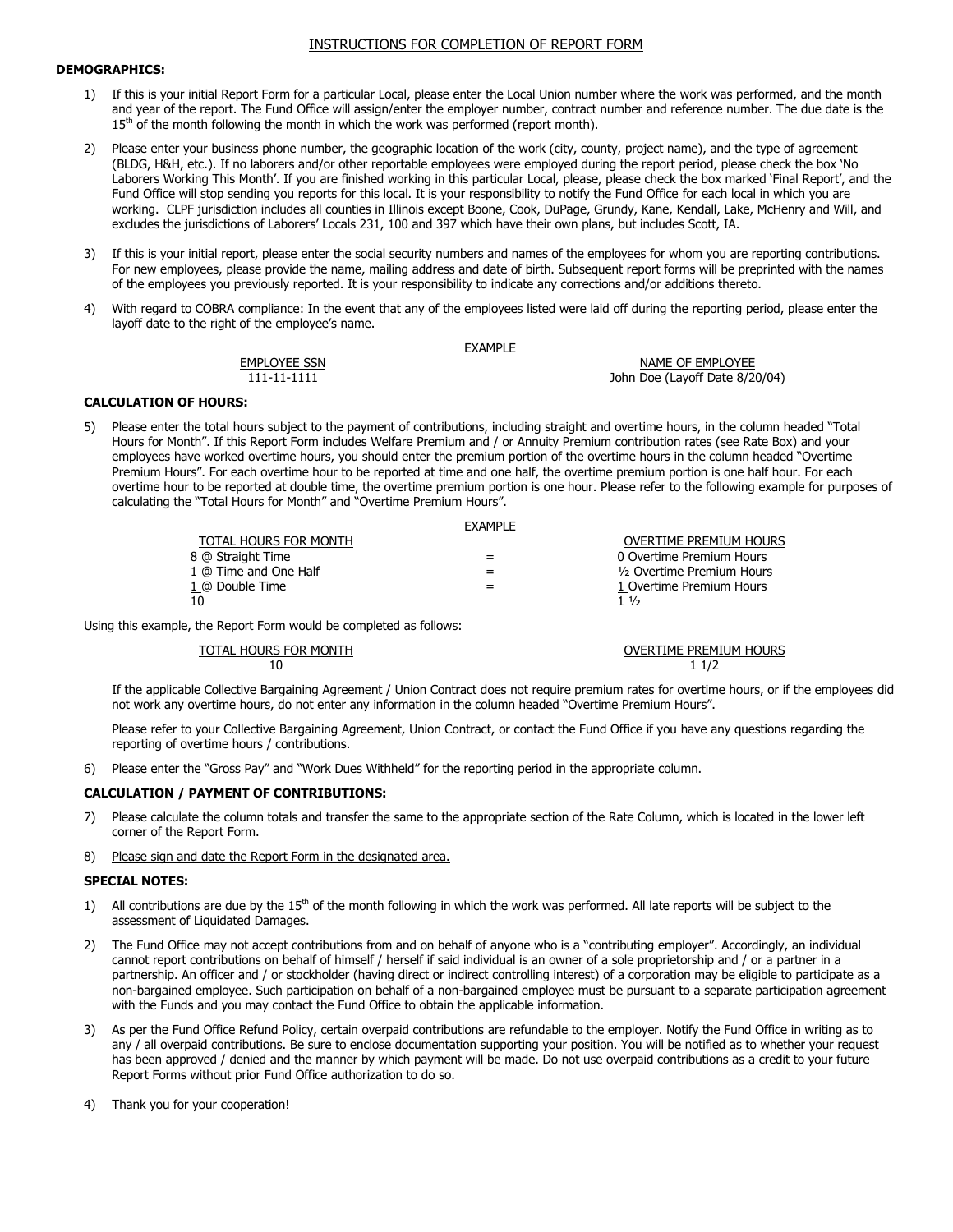## Monthly report of payments to **Southwestern Illinois Laborers' District Council Laborers-Employers Cooperation and Education Trust**

20 Bronze Pointe North · Swansea, Illinois 62226 · Phone: (618) 234-2704 · FAX: (618) 234-2721

*Please do not submit report forms when you have no laborers working for the month* 

CHECK IF FINAL REPORT

| Employer No.               |                                                |             | <b>Business Phone No.</b> |                  | <b>Local Union No.</b>                     |                                                                                               | For Month/Year Of                                        |                                               |                                                                  |
|----------------------------|------------------------------------------------|-------------|---------------------------|------------------|--------------------------------------------|-----------------------------------------------------------------------------------------------|----------------------------------------------------------|-----------------------------------------------|------------------------------------------------------------------|
|                            |                                                |             |                           |                  |                                            |                                                                                               |                                                          |                                               |                                                                  |
| <b>Social Security No.</b> |                                                |             |                           | Name of Employee |                                            | <b>Hours Worked</b><br>In Period                                                              |                                                          | <b>LPL</b><br>(amount withheld)               | <b>District Council</b><br><b>Check-Off</b><br>(amount withheld) |
| $\mathbf{1}$               |                                                |             |                           |                  |                                            |                                                                                               |                                                          |                                               |                                                                  |
| $\overline{2}$             |                                                |             |                           |                  |                                            |                                                                                               |                                                          |                                               |                                                                  |
| 3                          |                                                |             |                           |                  |                                            |                                                                                               |                                                          |                                               |                                                                  |
| $\overline{4}$             |                                                |             |                           |                  |                                            |                                                                                               |                                                          |                                               |                                                                  |
| 5                          |                                                |             |                           |                  |                                            |                                                                                               |                                                          |                                               |                                                                  |
| 6                          |                                                |             |                           |                  |                                            |                                                                                               |                                                          |                                               |                                                                  |
| $\overline{7}$             |                                                |             |                           |                  |                                            |                                                                                               |                                                          |                                               |                                                                  |
| 8                          |                                                |             |                           |                  |                                            |                                                                                               |                                                          |                                               |                                                                  |
| 9                          |                                                |             |                           |                  |                                            |                                                                                               |                                                          |                                               |                                                                  |
| 10                         |                                                |             |                           |                  |                                            |                                                                                               |                                                          |                                               |                                                                  |
| 11                         |                                                |             |                           |                  |                                            |                                                                                               |                                                          |                                               |                                                                  |
| 12                         |                                                |             |                           |                  |                                            |                                                                                               |                                                          |                                               |                                                                  |
| 13                         |                                                |             |                           |                  |                                            |                                                                                               |                                                          |                                               |                                                                  |
| 14                         |                                                |             |                           |                  |                                            |                                                                                               |                                                          |                                               |                                                                  |
| 15<br>16                   |                                                |             |                           |                  |                                            |                                                                                               |                                                          |                                               |                                                                  |
| 17                         |                                                |             |                           |                  |                                            |                                                                                               |                                                          |                                               |                                                                  |
| 18                         |                                                |             |                           |                  |                                            |                                                                                               |                                                          |                                               |                                                                  |
| 19                         |                                                |             |                           |                  |                                            |                                                                                               |                                                          |                                               |                                                                  |
| 20                         |                                                |             |                           |                  |                                            |                                                                                               |                                                          |                                               |                                                                  |
|                            |                                                |             |                           |                  | <b>TOTALS</b>                              |                                                                                               |                                                          |                                               |                                                                  |
| <b>FUND</b>                |                                                | <b>RATE</b> | <b>HOURS</b>              | <b>AMOUNT</b>    |                                            |                                                                                               | DO NOT USE THIS SPACE - FOR SWILDC LECET OFFICE USE ONLY |                                               |                                                                  |
| <b>LECET</b>               |                                                | .73         |                           |                  | Received                                   |                                                                                               |                                                          | Check No.                                     | Amount                                                           |
| <b>SICAP</b>               |                                                | .10         |                           |                  |                                            |                                                                                               |                                                          |                                               | \$                                                               |
| LPL (total withheld)       |                                                | .10         |                           |                  |                                            |                                                                                               |                                                          |                                               |                                                                  |
|                            | DISTRICT COUNCIL CHECK-OFF<br>(total withheld) |             |                           |                  | $\bullet$                                  |                                                                                               |                                                          | Submit a separate report for each local union |                                                                  |
|                            |                                                |             |                           |                  |                                            | Please complete form in entirety<br>$\bullet$<br>Make check payable to: LECET Holding Account |                                                          |                                               |                                                                  |
|                            |                                                |             |                           |                  |                                            |                                                                                               |                                                          |                                               |                                                                  |
|                            | <b>TOTALS</b>                                  |             |                           |                  | Forms available on our website: swildc.com |                                                                                               |                                                          |                                               |                                                                  |

\*Contributions are to be received at the fund office on or before the 15th day of each month for hours worked during the previous month. Contributions received after date due may be assessed at the rate of 1½% compounded Monthly (18% annum).

We hereby certify that this report includes all hours worked by laborers in our employment for the month shown above and further, that the Employer whose name and entity is set forth below, subscribes to and<br>agrees to be b Fund dated August 20, 1993, and all amendments, revisions, additions and deletions thereto as to Trust Agreement, and accepts all of them as fully as though the same were herein contained and further agrees<br>to accept as a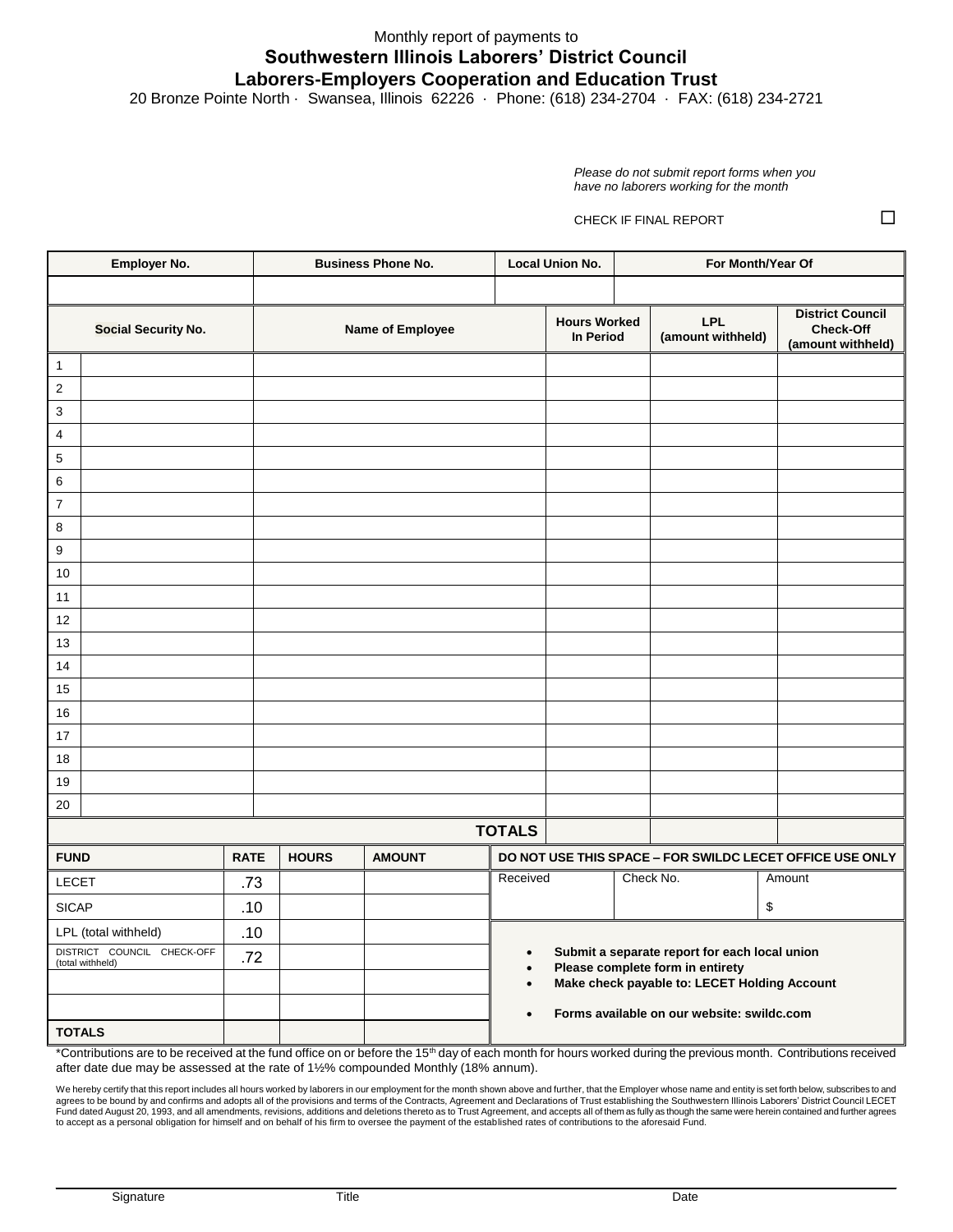## MONTHLY REPORT OF PAYMENTS TO SOUTHWESTERN ILLINOIS LABORERS' ANNUITY FUND

100 NORTH 17TH ST. · BELLEVILLE ILLINOIS 62226-7410

Phone: 618-233-4121 · Fax: 618-233-4737

Website: swilaf.org

DATE: \_

|                                                                                                                                                                                                                                                                                                                                                                                                                                              |      |                  |               |                                           |                           | CHECK IS FINAL REPORT<br>CHECK IF HEAVY & HWY. CONSTR.<br>CHECK IF BUILDING CONSTRUCTION<br>CHECK IF MORE FORMS NEEDED | CHECK IF NO LABORERS WORKING THIS MO.                                                                         | $\Box$ |
|----------------------------------------------------------------------------------------------------------------------------------------------------------------------------------------------------------------------------------------------------------------------------------------------------------------------------------------------------------------------------------------------------------------------------------------------|------|------------------|---------------|-------------------------------------------|---------------------------|------------------------------------------------------------------------------------------------------------------------|---------------------------------------------------------------------------------------------------------------|--------|
|                                                                                                                                                                                                                                                                                                                                                                                                                                              |      |                  |               |                                           |                           |                                                                                                                        | THIS REPORT WITH REMITTANCE IS DUE BY THE 15TH DAY OF<br>THE MONTH FOLLOWING THE MONTH COVERED BY THIS REPORT |        |
| . MAKE ONE CHECK PAYABLE TO "SOUTHWESTERN ILLINOIS LABORERS' ANNUITY FUND"                                                                                                                                                                                                                                                                                                                                                                   |      |                  |               |                                           |                           |                                                                                                                        | If no Laborers in month - write "None" and return                                                             |        |
| SOCIAL SECURITY NO.                                                                                                                                                                                                                                                                                                                                                                                                                          |      | NAME OF EMPLOYEE |               | LOCAL<br>NO.                              | <b>HOURS</b><br>FOR MONTH |                                                                                                                        |                                                                                                               |        |
|                                                                                                                                                                                                                                                                                                                                                                                                                                              |      |                  |               |                                           |                           |                                                                                                                        |                                                                                                               |        |
|                                                                                                                                                                                                                                                                                                                                                                                                                                              |      |                  |               |                                           |                           |                                                                                                                        |                                                                                                               |        |
|                                                                                                                                                                                                                                                                                                                                                                                                                                              |      |                  |               |                                           |                           |                                                                                                                        |                                                                                                               |        |
|                                                                                                                                                                                                                                                                                                                                                                                                                                              |      |                  |               |                                           |                           |                                                                                                                        |                                                                                                               |        |
|                                                                                                                                                                                                                                                                                                                                                                                                                                              |      |                  |               |                                           |                           |                                                                                                                        |                                                                                                               |        |
|                                                                                                                                                                                                                                                                                                                                                                                                                                              |      |                  |               |                                           |                           |                                                                                                                        |                                                                                                               |        |
|                                                                                                                                                                                                                                                                                                                                                                                                                                              |      |                  |               |                                           |                           |                                                                                                                        |                                                                                                               |        |
|                                                                                                                                                                                                                                                                                                                                                                                                                                              |      |                  |               |                                           |                           |                                                                                                                        |                                                                                                               |        |
|                                                                                                                                                                                                                                                                                                                                                                                                                                              |      |                  |               |                                           |                           |                                                                                                                        |                                                                                                               |        |
|                                                                                                                                                                                                                                                                                                                                                                                                                                              |      |                  |               |                                           |                           |                                                                                                                        |                                                                                                               |        |
|                                                                                                                                                                                                                                                                                                                                                                                                                                              |      |                  |               |                                           |                           |                                                                                                                        |                                                                                                               |        |
|                                                                                                                                                                                                                                                                                                                                                                                                                                              |      |                  |               |                                           |                           |                                                                                                                        |                                                                                                               |        |
|                                                                                                                                                                                                                                                                                                                                                                                                                                              |      |                  |               |                                           |                           |                                                                                                                        |                                                                                                               |        |
|                                                                                                                                                                                                                                                                                                                                                                                                                                              |      |                  |               |                                           |                           |                                                                                                                        |                                                                                                               |        |
|                                                                                                                                                                                                                                                                                                                                                                                                                                              |      |                  |               |                                           |                           |                                                                                                                        |                                                                                                               |        |
|                                                                                                                                                                                                                                                                                                                                                                                                                                              |      |                  |               |                                           |                           |                                                                                                                        |                                                                                                               |        |
|                                                                                                                                                                                                                                                                                                                                                                                                                                              |      |                  |               |                                           |                           |                                                                                                                        |                                                                                                               |        |
| <b>CONTRIBUTION</b>                                                                                                                                                                                                                                                                                                                                                                                                                          | RATE | <b>HOURS</b>     | <b>AMOUNT</b> | <b>TOTALS</b><br>THIS PAGE                |                           |                                                                                                                        |                                                                                                               |        |
|                                                                                                                                                                                                                                                                                                                                                                                                                                              |      |                  |               | <b>TOTALS</b><br><b>ATTACHED</b><br>PAGES |                           |                                                                                                                        |                                                                                                               |        |
|                                                                                                                                                                                                                                                                                                                                                                                                                                              |      |                  |               | <b>GRAND</b><br><b>TOTAL</b>              |                           |                                                                                                                        |                                                                                                               |        |
|                                                                                                                                                                                                                                                                                                                                                                                                                                              |      |                  |               |                                           |                           |                                                                                                                        |                                                                                                               |        |
|                                                                                                                                                                                                                                                                                                                                                                                                                                              |      |                  |               |                                           |                           |                                                                                                                        |                                                                                                               |        |
| MAKE ONE CHECK FOR ONLY FUNDS COLLECTED BY<br>THE SOUTHWESTERN LABORERS' ANNUITY FUND OFFICE.                                                                                                                                                                                                                                                                                                                                                |      |                  |               | <b>RECEIVED</b>                           |                           | <b>NO NOT USE THIS SPACE</b><br>CHECK NO.                                                                              | <b>AMOUNT</b><br>\$                                                                                           |        |
| PENSION, WELFARE, WORKING DUES, LECET, SICAP, ETC., NOT COLLECTED BY<br>THE SOUTHWESTERN ILLINOIS LABORERS' ANNUITY FUND SHOULD BE SENT<br>DIRECTLY TO THE APPROPRIATE FUNDS.                                                                                                                                                                                                                                                                |      |                  |               | <b>SHORTAGE</b>                           |                           | <b>OVER PAYMENT</b>                                                                                                    | \$                                                                                                            |        |
| We hereby certify that this report includes all hours worked by laborers in our employment for the month shown above and further, that the Employer whose name and entity is set forth below, subscribes to and agrees to be b<br>confirms and adopts all of the provisions and terms of the Agreement and Declarations of Trust establishing the Southwestern Illinois Laborers' Appulty Fund dated August 1, 1987, and all among producers |      |                  |               |                                           |                           |                                                                                                                        |                                                                                                               |        |

continues and adopts all of the provisions and terms of the Agreement and Declarations of Trust establishing the Southwestern Illinois Laborers' Annuity Fund dated August 1, 1987, and all amendments, revisions, additions a

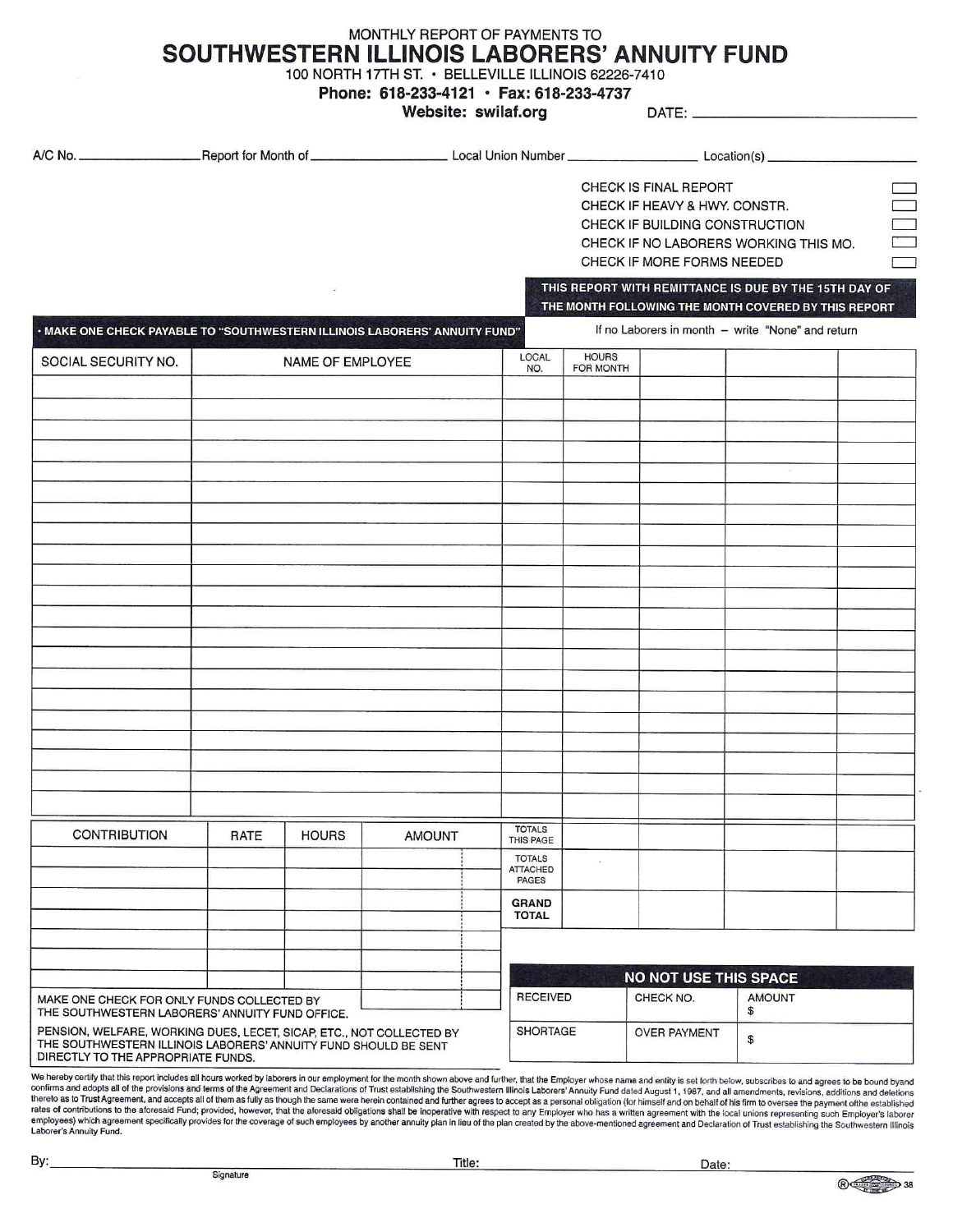# Southern Illinois Laborers' & Employers Benefit Funds<br>5100 Laborers' Way, Suite A · Marion, iL 62959 · (618) 998-1300

|                                     |                                              |                     | 5100 Laborers' Way, Suite A • Marion, iL 62959 • (618) 998-1300 |                                   | <b>® (三) GCIU (三) 118-C</b> |  |  |  |  |
|-------------------------------------|----------------------------------------------|---------------------|-----------------------------------------------------------------|-----------------------------------|-----------------------------|--|--|--|--|
| FEDERAL EMPLOYER IDENTIFICATION NO. | <b>COMPANY NO.</b>                           | <b>CONTRACT NO.</b> | <b>LOCAL UNION NO.</b>                                          | FOR WORK PERIOD<br>DAY/MONTH/YEAR | <b>DUE DATE</b>             |  |  |  |  |
|                                     |                                              |                     |                                                                 |                                   |                             |  |  |  |  |
|                                     |                                              |                     |                                                                 |                                   |                             |  |  |  |  |
|                                     | PLEASE SUPPLY BUSINESS PHONE NO. (COLLECTION |                     |                                                                 |                                   |                             |  |  |  |  |
|                                     |                                              |                     |                                                                 |                                   |                             |  |  |  |  |
|                                     |                                              |                     | TYPE OF CONTRACT                                                |                                   |                             |  |  |  |  |

SEND ADDITIONAL REPORT FORMS

CHECK IF NO LABORERS WORKING THIS MONTH

CHECK IF FINAL REPORT

NOTE: THE NAMES ON THIS REPORT WERE LISTED BY THE FUND OFFICE AS THEY APPEARED ON YOUR PREVIOUS MONTHLY REPORT .... PLEASE INDICATE ANY CORRECTIONS AND/OR ADDITIONS THERETO.

|                         | SOCIAL SECURITY NO.  |                                                                                 |                                | NAME OF EMPLOYEE |        | TOTAL HOURS WORKED                                                                      | <b>WORKING DUES</b><br>(List Amount Withheld) |
|-------------------------|----------------------|---------------------------------------------------------------------------------|--------------------------------|------------------|--------|-----------------------------------------------------------------------------------------|-----------------------------------------------|
| 1                       |                      |                                                                                 |                                |                  |        |                                                                                         |                                               |
| 2                       |                      |                                                                                 |                                |                  |        |                                                                                         |                                               |
| 3                       |                      |                                                                                 |                                |                  |        |                                                                                         |                                               |
| 4                       |                      |                                                                                 |                                |                  |        | $\epsilon$                                                                              |                                               |
| 5                       |                      |                                                                                 |                                |                  |        |                                                                                         |                                               |
| 6                       |                      |                                                                                 |                                |                  |        |                                                                                         |                                               |
| $\overline{\mathbf{7}}$ |                      |                                                                                 |                                |                  |        |                                                                                         |                                               |
| 8                       |                      |                                                                                 |                                |                  |        |                                                                                         |                                               |
| 9                       |                      |                                                                                 |                                |                  |        |                                                                                         |                                               |
| 10                      |                      |                                                                                 |                                |                  |        |                                                                                         |                                               |
| 11                      |                      |                                                                                 |                                |                  |        |                                                                                         |                                               |
| 12                      |                      |                                                                                 |                                |                  |        |                                                                                         |                                               |
| 13                      |                      |                                                                                 |                                |                  |        |                                                                                         |                                               |
| $\overline{14}$         |                      |                                                                                 |                                |                  |        |                                                                                         |                                               |
| 15                      |                      |                                                                                 |                                |                  |        |                                                                                         |                                               |
| 16                      |                      |                                                                                 |                                | $\cdot$          |        |                                                                                         |                                               |
| 17                      |                      |                                                                                 |                                |                  |        |                                                                                         |                                               |
| 18                      |                      |                                                                                 |                                |                  |        |                                                                                         |                                               |
| 19                      |                      |                                                                                 |                                |                  |        |                                                                                         |                                               |
| 20                      |                      |                                                                                 |                                |                  |        |                                                                                         |                                               |
| 21                      |                      |                                                                                 |                                |                  |        |                                                                                         |                                               |
| 22                      |                      |                                                                                 |                                |                  |        |                                                                                         |                                               |
| 23                      | $\cdot$              |                                                                                 |                                |                  |        |                                                                                         |                                               |
|                         |                      | We only collect for the funds listed below. Any questions, contact Fund Office. |                                |                  |        |                                                                                         |                                               |
|                         | <b>CONTRIBUTION</b>  | <b>RATE</b>                                                                     | <b>HOURS</b>                   | <b>AMOUNT</b>    |        | · Please submit a separate report for each local                                        |                                               |
|                         | Welfare              |                                                                                 |                                |                  | union. |                                                                                         |                                               |
|                         | Annuity              |                                                                                 |                                |                  |        | · Please complete form in entirety (no substitute                                       |                                               |
|                         | III. Training        |                                                                                 |                                |                  |        | forms will be accepted), or form will be returned                                       |                                               |
|                         | <b>Dues Checkoff</b> |                                                                                 |                                |                  |        | and contributions may be subject to late fee.                                           |                                               |
|                         | Political League     |                                                                                 |                                |                  |        |                                                                                         |                                               |
|                         | <b>LECET</b>         |                                                                                 |                                |                  |        | · Make one check payable to Southern IL<br>Laborers' & Employers' Benefit Account Fund, |                                               |
|                         | <b>Vacation Fund</b> |                                                                                 |                                |                  |        | 5100 Laborers' Way, Suite A, Marion, IL 62959                                           |                                               |
|                         | <b>EBOLT</b>         |                                                                                 |                                |                  |        |                                                                                         |                                               |
|                         |                      |                                                                                 | <b>Total Due For All Funds</b> |                  |        |                                                                                         |                                               |

Contributions to be paid at the rate of current rate per hour and to be received at the fund office on or before the 15th day of each month for hours worked during the previous month. Payments received after the last working day of the month in which due will be subject to the late payment fee of 12% with an additional 1% for each additional month the report is delinquent.

We hereby certify that this report includes all hours worked by laborers in our employment for the month shown above and further, that the Employer whose name and entity is set forth below, subscribes<br>to and agrees to be b for himself and on behalf of his firm to oversee the payment of the established rates of contributions to the aforesaid Funds.

Please be advised that contributions received that are in excess of sums due for that particular month are subject to being applied to any and all prior contributions not yet paid and liquidated damages for the current or prior months.

Г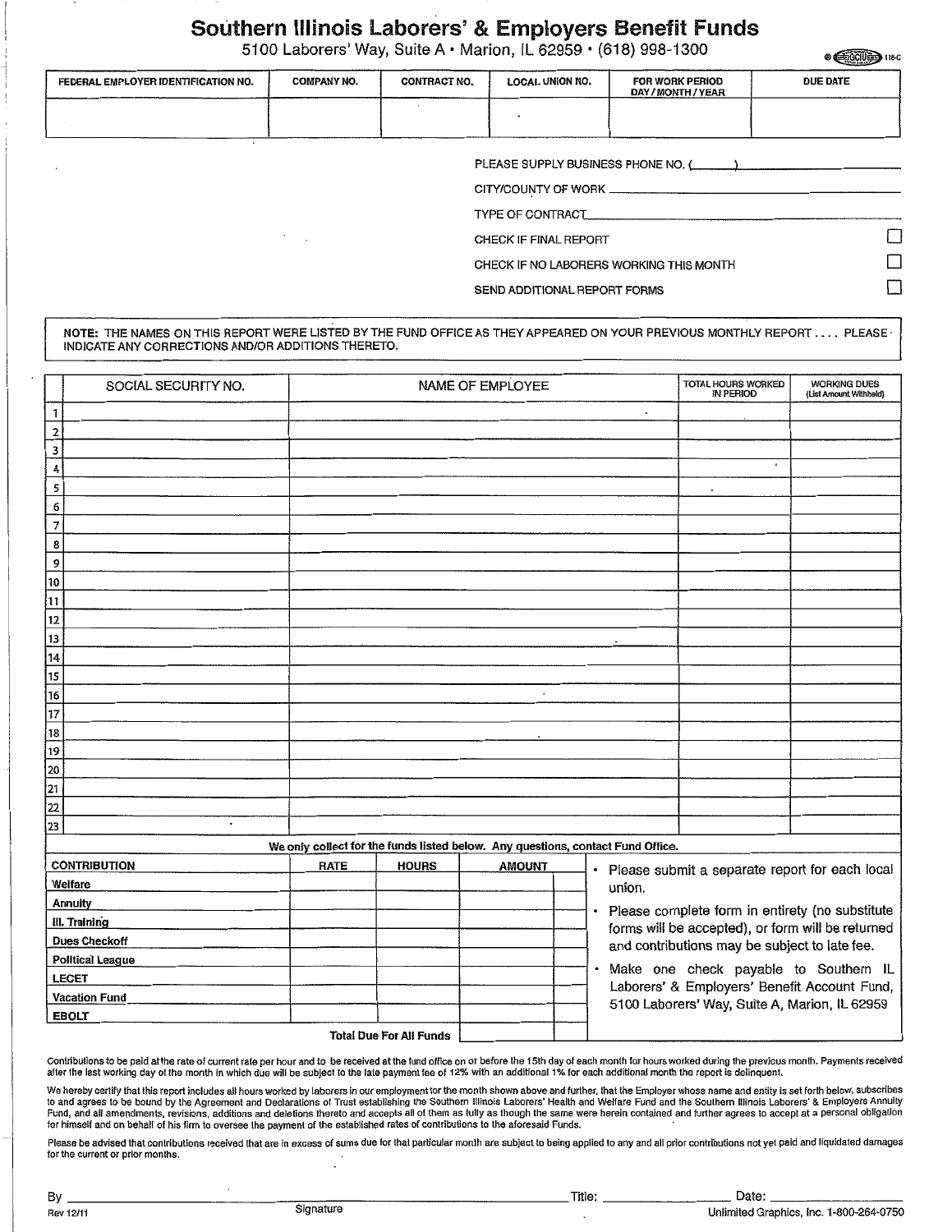## SOUTHWESTERN ILLINOIS L.P.L. PAYROLL CHECK-OFF AUTHORIZATION

I hereby authorize and direct each Employer signatory to an agreement with the Laborers' International Union of North America or any of its affiliates for whom I work to deduct from my paycheck ten cents (\$.10) for each hour worked every pay period and to remit same to the Southwestern Illinois L.P.L. (S.W.L.P.L.), 20 Bronze Pointe North, Swansea, IL., 62226, at same time as other remittances are made to the Union.

This authorization is voluntarily made. I understand that the signing of this authorization and the making of payments to S.W. L.P.L. are not conditions of membership to be in the Union or of Employment with any Employer, and that I do have the right to refuse to sign this authorization and to not contribute to the S.W.L.P.L. without reprisal and that the S.W.L.P.L. will use the money it receives to make political expenditures and contributions in connection with federal, state, and local elections. I also understand that this amount of money is merely a suggested guideline, I am free to contribute more or less than this amount by any lawful means other than this check-off and that the Union cannot favor or disadvantage me because of the amount of my contribution, or my decision not to contribute.

I also understand that contributions to the S.W.L.P.L. are not deductible as charitable contributions for federal income tax purposes.

This authorization is effective as of August 1, 2016 and shall remain until revoked by me in writing.

**Local Union #** 

Full Name (PLEASE PRINT)

Date

**Social Security Number** 

**Signature** 

### **AUTHORIZATION FOR DEDUCTION FROM WAGES**

The undersigned hereby authorizes any and all of the Employers for whom he performs under the terms and conditions of a Collective Bargaining Agreement between the Employer and affiliated Local Unions of the Twelve Counties Southwestern Illinois Laborers' District Council to make a deduction of fifty cents (\$.55) per hour worked for District Council Check Off effective August 1, 2016, and remit same amount to the offices of the Southwestern Illinois Laborers' District Council, 20 Bronze Pointe North, Swansea, IL., 62226.

This authorization shall be irrevocable for a period of one (1) year from date, or until the termination date of current Collective Bargaining Agreement, whichever is sooner and shall automatically re-new from year-toyear thereafter, unless written notice is given by the undersigned to his then current Employer and his Local Union at least thirty (30) days prior to any annual expiration date.

| Name (Please Print)      | <b>Social Security #</b>                       |                     |                    |  |  |  |  |
|--------------------------|------------------------------------------------|---------------------|--------------------|--|--|--|--|
| <b>Street Address</b>    | City                                           | <b>State</b>        | Zip                |  |  |  |  |
| Telephone #              | Local Union #                                  |                     |                    |  |  |  |  |
| Signature                |                                                | Date                |                    |  |  |  |  |
|                          | (PLEASE READ AND SIGN ON BOTH SIGNATURE LINES) |                     |                    |  |  |  |  |
| Copies: White-S.W.I.D.C. | <b>Canary-Local Union</b>                      | <b>Pink-Company</b> | Goldenrod-Employee |  |  |  |  |